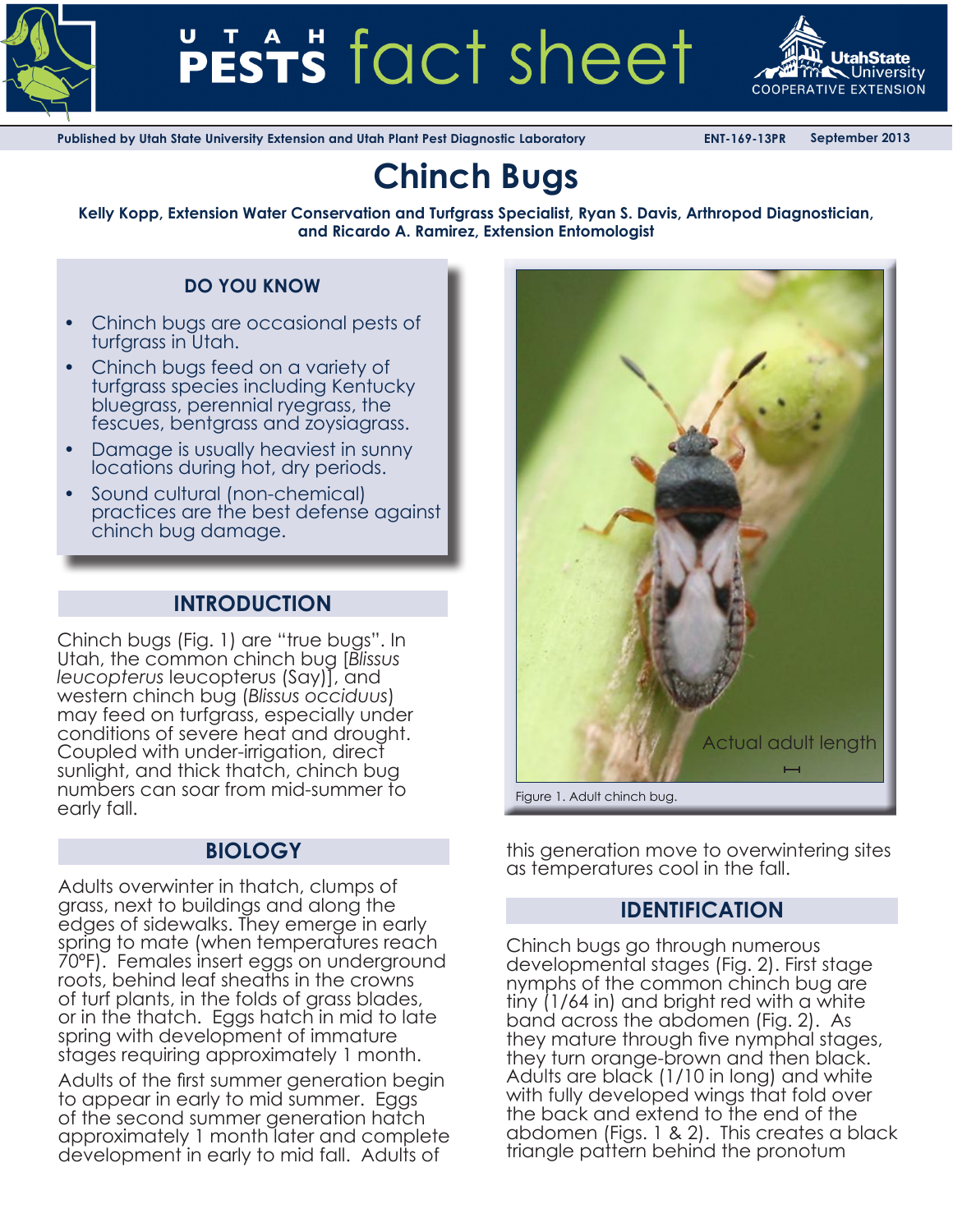



Figures 3 & 4. Chinch bug look-alikes. Big-eyed bug (top); minute pirate bug (bottom). Both insects are beneficial predators.

("shoulders"), pointing toward the rear. Some populations of adult chinch bug have reduced-sized wings as adults. When crushed, chinch bugs emit a foul odor like stink bugs (Vittum et al., 1999).

There are several look-alike insects that can also be found in turf. Both big-eyed bugs (Fig. 3) and minute pirate bugs (Fig. 4) are beneficial predators and should be preserved. False chinch bugs also appear similar to chinch bugs but rarely occur in turfgrass in Utah.

### **DAMAGE**

Chinch bugs damage turfgrass leaves with piercing-sucking mouthparts, inhibiting transport of water within the plant. Patchy dieback is followed by larger areas of damage. In severe cases, complete lawn loss may occur (Fig. 5). Chinch bug feeding damage can often resemble drought stress; damage is often worse on plants that are already affected by drought. Chinch bug damage will not respond to increased watering as a drought-affected lawn would.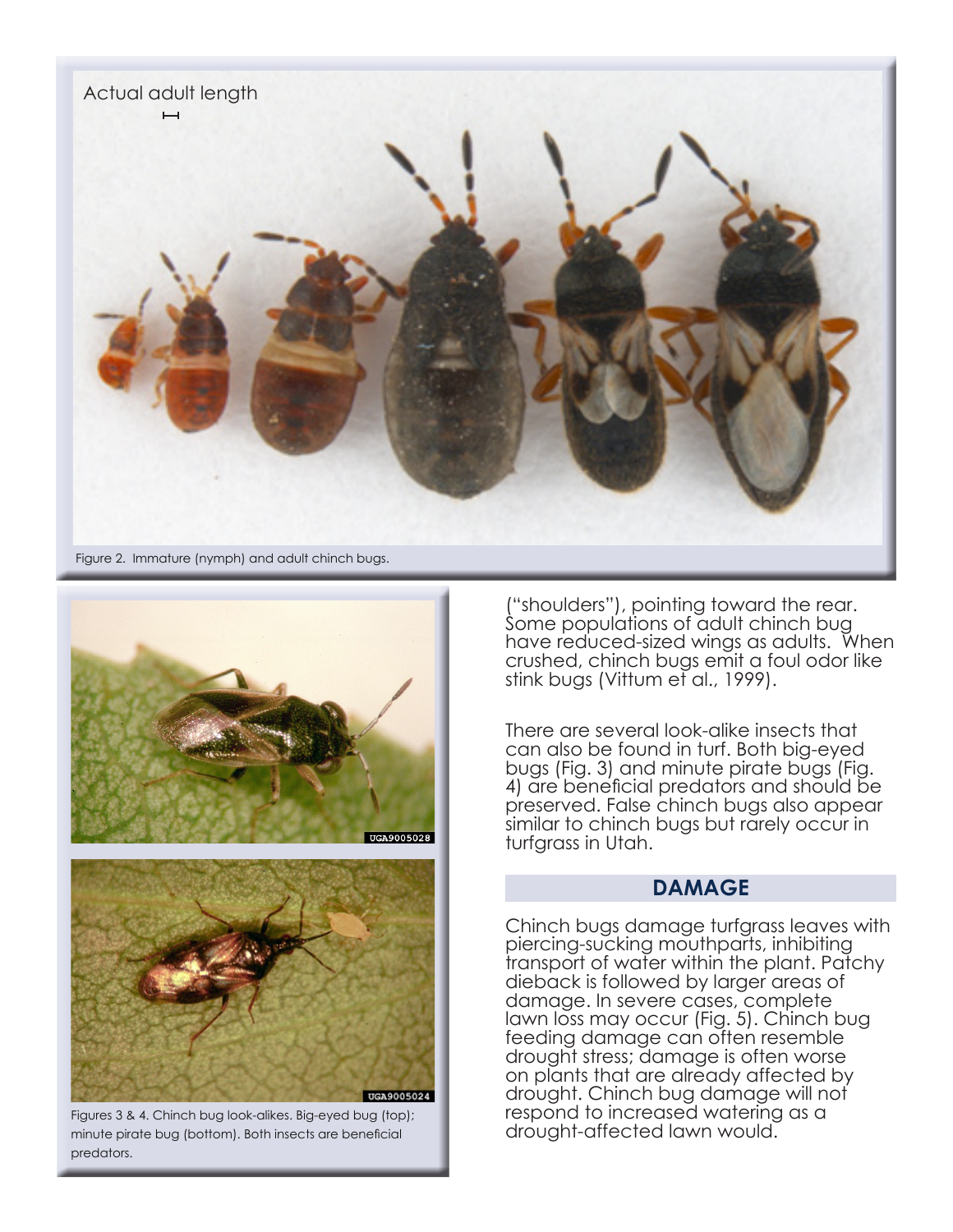Chinch bugs and their damage generally occur in scattered patches in turfgrass. Populations may reach 200 to 300 bugs per square feet in heavily infested, sunny areas. Damage is typically visible from late June through August when the older summer generation nymphs and adults are feeding (Niemczyk and Shetlar, 2000). Damage may be seen earlier in southern Utah.



Figure 5. Severe chinch bug damage may lead to complete loss of turfgrass.

# **MONITORING**

#### *Hands-and-Knees Method*

The simplest method for detecting and monitoring chinch bugs is the "hands and knees" method. Using your thumbs and fingers, pull back grass stems to expose the crowns and thatch where chinch bug adults and nymphs may be hiding. The nymphs are very tiny, however, and may be easily overlooked (Fig. 6). As conditions become warm and drier, chinch bugs may move deeper in the thatch. Because they are so small, a hand lens or magnifying glass may be needed to see them. Visual observation of driveways and sidewalks adjacent to damaged turf areas on hot afternoons often reveals adult chinch bugs running across the pavement. Adult chinch bugs may also be observed crawling on the sides of light-colored buildings under these conditions. Chinch bugs should not be confused with similar looking, beneficial insects like minute pirate bugs and big-eyed bugs (Figs. 3 & 4).



Figure 6. Chinch bug nymphs are very small and easily overlooked.

# *"Floatation" Trap*

A "floatation," trap to monitor chinch bugs can be made from a 6-inch diameter coffee can or similar object with both ends removed to create a metal cylinder. Push the can into the soil approximately 2 to 3 inches deep, enclosing the turf and fill the can about ¾ full of water. Poke or stir the turf and thatch that is under water keeping a constant depth of water in the can for about 10 minutes by pouring in extra water to replace the lost/leaching water. Count the number of chinch bugs that float to the surface.

# **CONTROL**

#### *Cultural Control*

Emphasizing healthy turf is recommended to discourage chinch bug infestations. Use the following cultural control methods to minimize chinch bug damage:

- Aerate once or twice per year to reduce thatch, especially in lawns prone to thatch development.
- If chinch bug damage is not severe, adequate irrigation and light fertilization applications can encourage turfgrass recovery and tolerance (Potter, 1998).
- Encourage moist soil to foster the growth of *Beauveria* fungus, a natural biotic pathogen of chinch bug. Conversely, application of fungicides